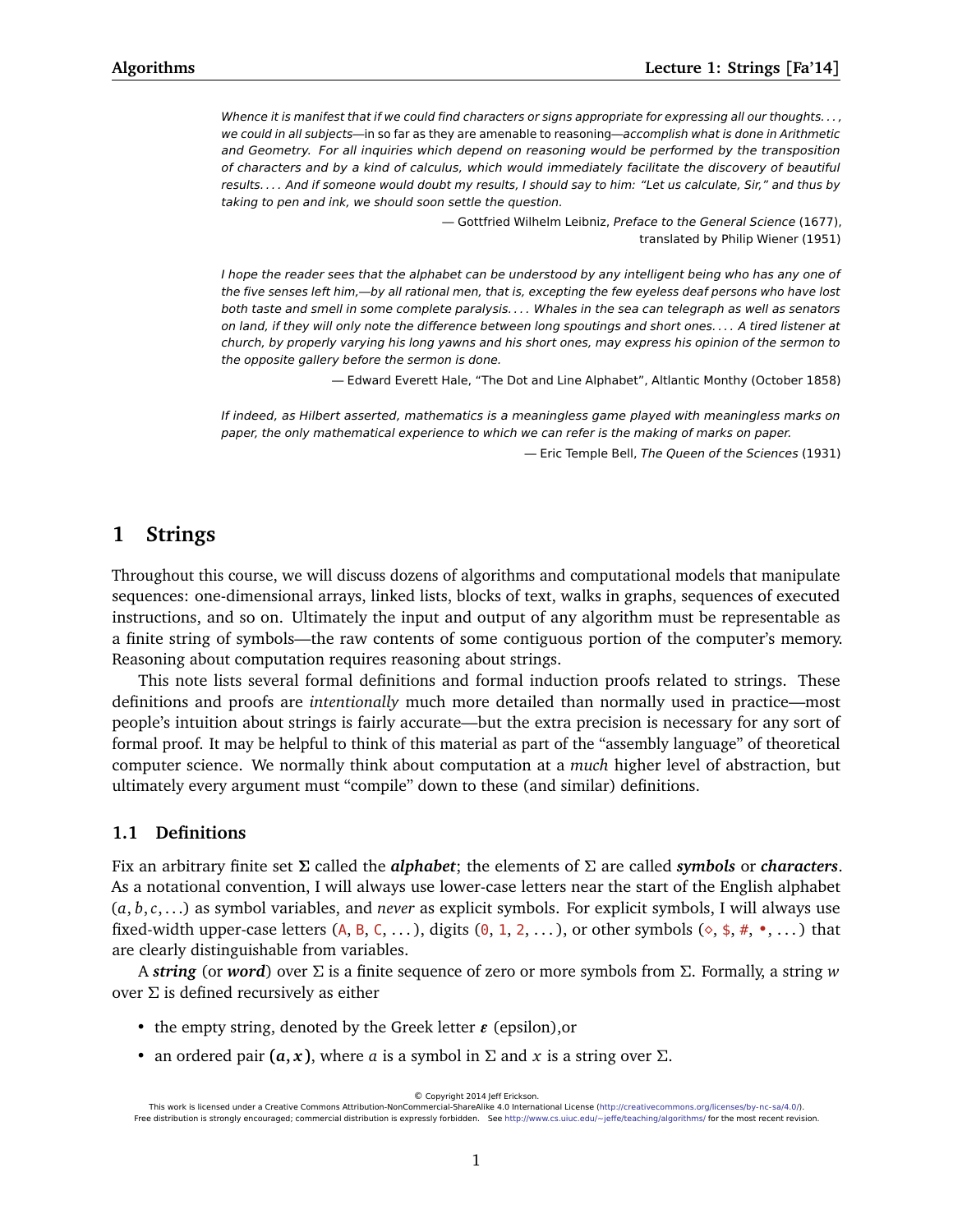We normally write either  $\mathbf{a} \cdot \mathbf{x}$  or simply  $\mathbf{a} \mathbf{x}$  to denote the ordered pair  $(a, x)$ . Similarly, we normally write explicit strings as sequences of symbols instead of nested ordered pairs; for example, STRING is convenient shorthand for the formal expression  $(S, (T, (R, (I, (N, (G, \varepsilon))))$ ). As a notational convention, I will always use lower-case letters near the end of the alphabet  $(\ldots, w, x, y, z)$  to represent unknown strings, and SHOUTY MONOSPACED TEXT to represent explicit symbols and (non-empty) strings.

The set of all strings over <sup>Σ</sup> is denoted **<sup>Σ</sup><sup>∗</sup>** (pronounced "sigma star"). It is very important to remember that every element of Σ<sup>\*</sup> is a *finite* string, although Σ<sup>\*</sup> itself is an infinite set containing strings of every possible *finite* length.

The *length*  $|w|$  of a string *w* is the number of symbols in *w*, defined formally as follows:

$$
|w| := \begin{cases} 0 & \text{if } w = \varepsilon, \\ 1 + |x| & \text{if } w = ax. \end{cases}
$$

For example, the string SEVEN has length 5. Although they are formally different objects, we do not normally distinguish between symbols and strings of length 1.

The *concatenation* of two strings *x* and *y*, denoted either *x* • *y* or simply *x y*, is the unique string containing the characters of *x* in order, followed by the characters in *y* in order. For example, the string NOWHERE is the concatenation of the strings NOW and HERE; that is, NOW  $\bullet$  HERE = NOWHERE. (On the other hand,  $HERE \cdot NOW = HERENOW$ .) Formally, concatenation is defined recusively as follows:

$$
w \bullet z := \begin{cases} z & \text{if } w = \varepsilon \\ a \cdot (x \bullet z) & \text{if } w = ax \end{cases}
$$

(Here I'm using a larger dot • to formally distinguish the operator that concatenates two arbitrary strings from from the operator  $\cdot$  that builds a string from a single character and a string.)

When we describe the concatenation of more than two strings, we normally omit all dots and parentheses, writing  $wx yz$  instead of  $(w \cdot (x \cdot y)) \cdot z$ , for example. This simplification is justified by the fact (which we will prove shortly) that • is associative.

## <span id="page-1-0"></span>**1.2 Induction on Strings**

Induction is *the* standard technique for proving statements about recursively defined objects. Hopefully you are already comfortable proving statements about *natural numbers* via induction, but induction actually a far more general technique. Several different variants of induction can be used to prove statements about more general structures; here I describe the variant that I recommend (and actually use in practice). This variant follows two primary design considerations:

- *The case structure of the proof should mirror the case structure of the recursive definition.* For example, if you are proving something about all *strings*, your proof should have two cases: Either  $w = \varepsilon$ , or  $w = ax$  for some symbol *a* and string *x*.
- *The inductive hypothesis should be as strong as possible.* The (strong) inductive hypothesis for statements about natural numbers is *always* "Assume there is no counterexample *k* such that *k < n*." I recommend adopting a similar inductive hypothesis for strings: "Assume there is no counterexample *x* such that  $|x| < |w|$ ." Then for the case  $w = ax$ , we have  $|x| = |w| - 1 < |w|$  by definition of  $|w|$ , so the inductive hypothesis applies to *x*.

Thus, string-induction proofs have the following boilerplate structure. Suppose we want to prove that every string is perfectly cromulent, whatever that means. The white boxes hide additional proof details that, among other things, depend on the precise definition of "perfectly cromulent".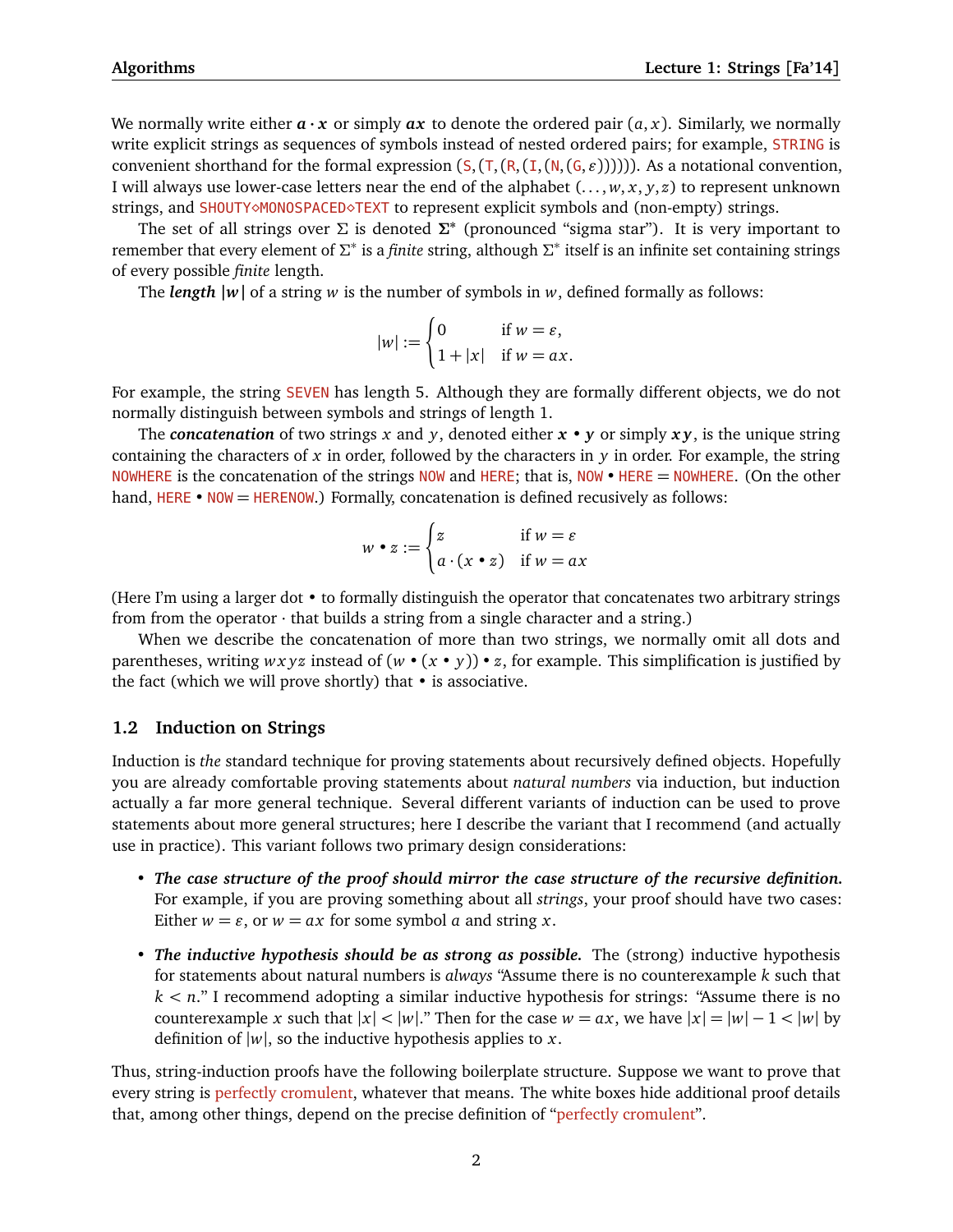

Here are three canonical examples of this proof structure. When developing proofs in this style, I strongly recommend first *mindlessly* writing the green text (the boilerplate) with lots of space for each case, then filling in the red text (the actual theorem and the induction hypothesis), and only then starting to actually think.

<span id="page-2-1"></span>**Lemma 1.1.** For every string *w*, we have  $w \cdot \varepsilon = w$ .

**Proof:** Let *w* be an arbitrary string. Assume that  $x \cdot \epsilon = x$  for every string *x* such that  $|x| < |w|$ . There are two cases to consider:

• Suppose  $w = \varepsilon$ .

 $w \cdot \varepsilon = \varepsilon \cdot \varepsilon$  because  $w = \varepsilon$ ,  $= \varepsilon$  by definition of concatenation,  $= w$  because  $w = \varepsilon$ .

• Suppose  $w = ax$  for some symbol *a* and string *x*.

| $w \bullet \varepsilon = (a \cdot x) \bullet \varepsilon$ | because $w = ax$ ,              |
|-----------------------------------------------------------|---------------------------------|
| $= a \cdot (x \bullet \varepsilon)$                       | by definition of concatenation, |
| $= a \cdot x$                                             | by the inductive hypothesis,    |
| $= w$                                                     | because $w = ax$ .              |
|                                                           |                                 |

In both cases, we conclude that  $w \cdot \varepsilon = w$ .

<span id="page-2-0"></span>**Lemma 1.2.** Concatenation adds length:  $|w \cdot x| = |w| + |x|$  for all strings w and x.

**Proof:** Let *w* and *x* be arbitrary strings. Assume that  $|y \cdot x| = |y| + |x|$  for every string *y* such that  $|y| < |w|$ . (Notice that we are using induction only on *w*, not on *x*.) There are two cases to consider:

• Suppose  $w = \varepsilon$ .

| $ w \cdot x  =  \varepsilon \cdot x $ | because $w = \varepsilon$              |
|---------------------------------------|----------------------------------------|
| $=  x $                               | by definition of $\vert \vert$         |
| $=  \varepsilon  +  x $               | $ e  = 0$ by definition of $  \cdot  $ |
| $=  w  +  x $                         | because $w = \varepsilon$              |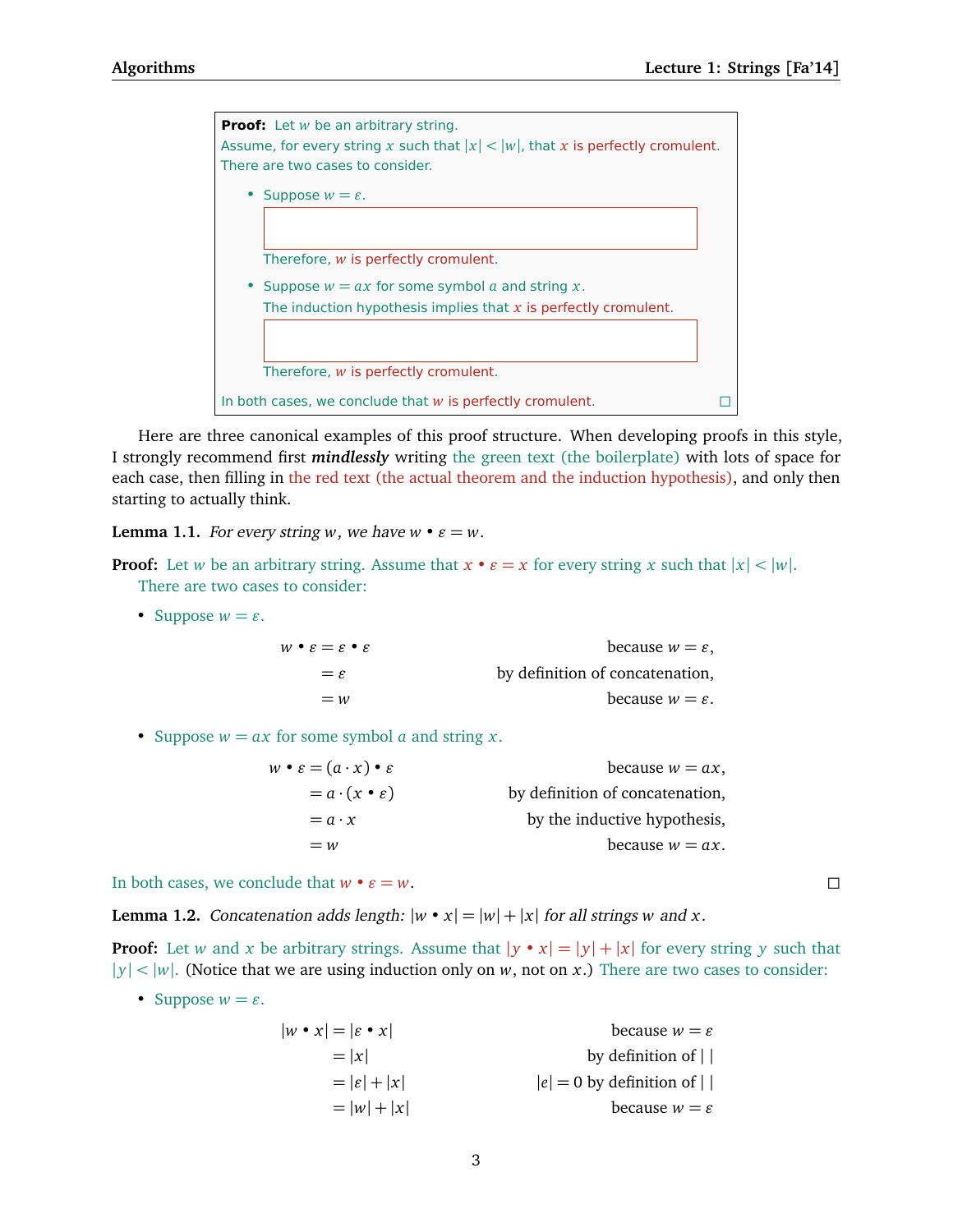• Suppose  $w = ay$  for some symbol *a* and string *y*.

| $ w \cdot x  =  ay \cdot x $ | because $w = ay$                 |
|------------------------------|----------------------------------|
| $=  a \cdot (y \cdot x) $    | by definition of $\bullet$       |
| $= 1 +  y \cdot x $          | by definition of $\vert \ \vert$ |
| $= 1 +  y  +  x $            | by the inductive hypothesis      |
| $=  ay  +  x $               | by definition of $\vert \ \vert$ |
| $=  w  +  x $                | because $w = ay$                 |

In both cases, we conclude that  $|w \cdot x| = |w| + |x|$ .

<span id="page-3-0"></span>**Lemma 1.3.** Concatenation is associative:  $(w \cdot x) \cdot y = w \cdot (x \cdot y)$  for all strings *w*, *x*, and *y*.

**Proof:** Let *w*, *x*, and *y* be arbitrary strings. Assume that  $(z \cdot x) \cdot y = w \cdot (x \cdot y)$  for every string *z* such that  $|z| < |w|$ . (Again, we are using induction only on w.) There are two cases to consider.

• Suppose  $w = \varepsilon$ .

| $(w \bullet x) \bullet y = (\varepsilon \bullet x) \bullet y$ | because $w = \varepsilon$  |
|---------------------------------------------------------------|----------------------------|
| $= x \cdot y$                                                 | by definition of $\bullet$ |
| $=\varepsilon \bullet (x \bullet y)$                          | by definition of $\bullet$ |
| $= w \bullet (x \bullet y)$                                   | because $w = \varepsilon$  |

• Suppose  $w = az$  for some symbol *a* and some string *z*.

| $(w \bullet x) \bullet y = (az \bullet x) \bullet y$ | because $w = az$            |
|------------------------------------------------------|-----------------------------|
| $=(a \cdot (z \cdot x)) \cdot y$                     | by definition of $\cdot$    |
| $= a \cdot ((z \cdot x) \cdot y)$                    | by definition of $\cdot$    |
| $= a \cdot (z \bullet (x \bullet y))$                | by the inductive hypothesis |
| $= az \bullet (x \bullet y)$                         | by definition of $\bullet$  |
| $= w \bullet (x \bullet y)$                          | because $w = az$            |

In both cases, we conclude that  $(w \cdot x) \cdot y = w \cdot (x \cdot y)$ .

This is not the only boilerplate that one can use for induction proofs on strings. For example, we can modify the inductive case analysis using the following observation: A *non-empty* string *w* is either a single symbol or the concatenation of two non-empty strings, which (by Lemma [1.2\)](#page-2-0) must be shorter than *w*. Here is an alternate proof of Lemma [1.3](#page-3-0) that uses this alternative recursive structure:

**Proof:** Let *w*, *x*, and *y* be arbitrary strings. Assume that  $(z \cdot x) \cdot y = w \cdot (x \cdot y)$  for every string *z* such that  $|z| < |w|$ . There are *three* cases to consider.

• Suppose  $w = \varepsilon$ .

| because $w = \varepsilon$  | $(w \bullet x) \bullet y = (\varepsilon \bullet x) \bullet y$ |
|----------------------------|---------------------------------------------------------------|
| by definition of $\bullet$ | $= x \cdot y$                                                 |
| by definition of $\bullet$ | $= \varepsilon \bullet (x \bullet y)$                         |
| because $w = \varepsilon$  | $= w \bullet (x \bullet y)$                                   |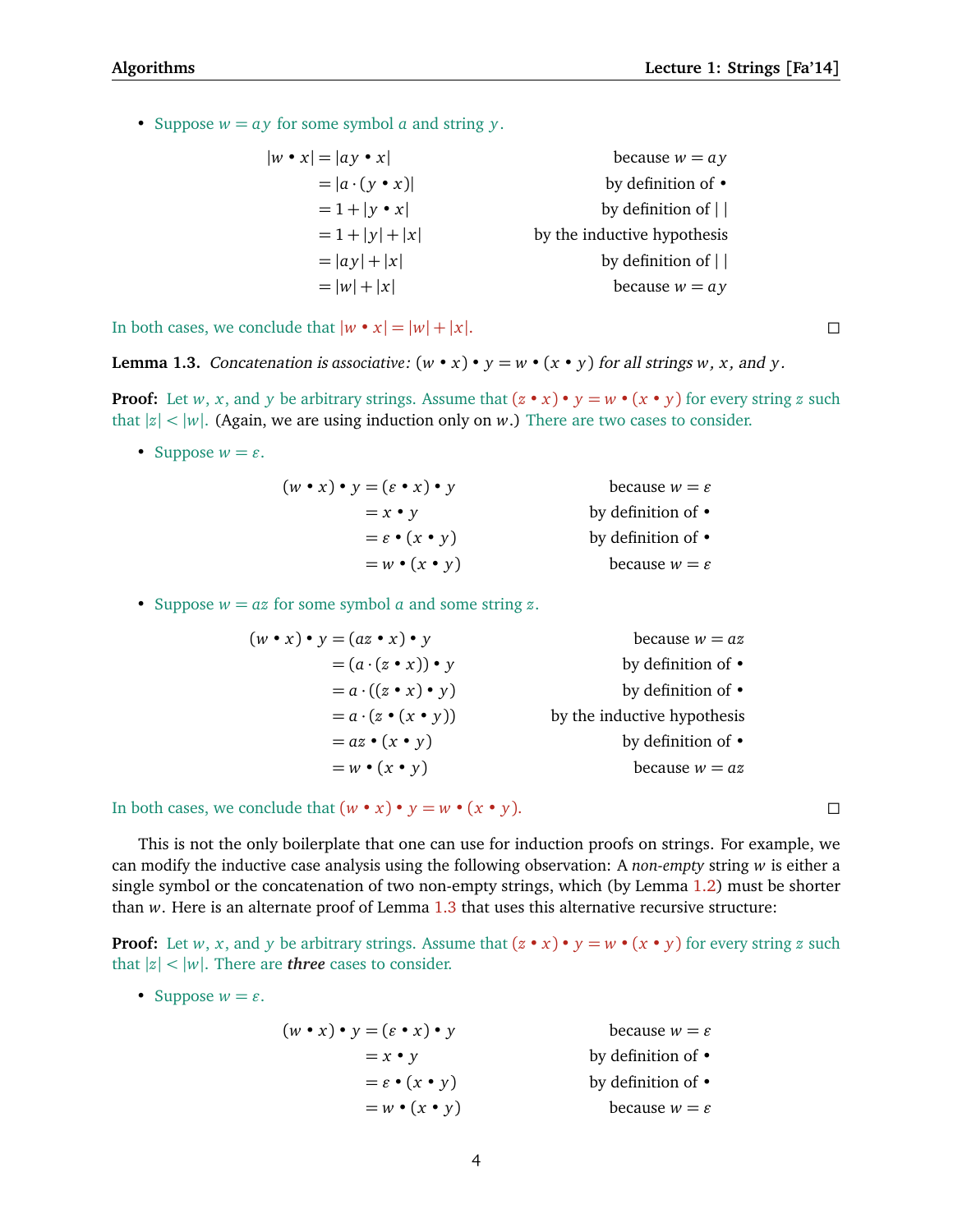• Suppose *w* is equal to some symbol *a*.

$$
(w \cdot x) \cdot y = (a \cdot x) \cdot y
$$
  
\n
$$
= (a \cdot x) \cdot y
$$
  
\n
$$
= a \cdot (x \cdot y)
$$
  
\n
$$
= a \cdot (x \cdot y)
$$
  
\n
$$
= w \cdot (x \cdot y)
$$
  
\n
$$
= w \cdot (x \cdot y)
$$
  
\n
$$
= w \cdot (x \cdot y)
$$
  
\n
$$
= a \cdot y
$$
  
\n
$$
= a \cdot y
$$
  
\n
$$
= a \cdot y
$$
  
\n
$$
= a \cdot y
$$
  
\n
$$
= a \cdot y
$$
  
\n
$$
= a \cdot y
$$
  
\n
$$
= a \cdot y
$$
  
\n
$$
= a \cdot y
$$
  
\n
$$
= a \cdot y
$$
  
\n
$$
= a \cdot y
$$
  
\n
$$
= a \cdot y
$$
  
\n
$$
= a \cdot y
$$
  
\n
$$
= a \cdot y
$$
  
\n
$$
= a \cdot y
$$
  
\n
$$
= a \cdot y
$$
  
\n
$$
= a \cdot y
$$
  
\n
$$
= a \cdot y
$$
  
\n
$$
= a \cdot y
$$
  
\n
$$
= a \cdot y
$$
  
\n
$$
= a \cdot y
$$
  
\n
$$
= a \cdot y
$$
  
\n
$$
= a \cdot y
$$
  
\n
$$
= a \cdot y
$$
  
\n
$$
= a \cdot y
$$
  
\n
$$
= a \cdot y
$$
  
\n
$$
= a \cdot y
$$
  
\n
$$
= a \cdot y
$$
  
\n
$$
= a \cdot y
$$
  
\n
$$
= a \cdot y
$$
  
\n
$$
= a \cdot y
$$
  
\n
$$
= a \cdot y
$$
  
\n
$$
= a \cdot y
$$
  
\n
$$
= a \cdot y
$$
  
\n
$$
= a \cdot y
$$
  
\n
$$
= a \cdot y
$$
  
\n
$$
= a \cdot y
$$

• Suppose  $w = uv$  for some nonempty strings *u* and *v*.

| because $w = uv$                                 | $(w \cdot x) \cdot y = ((u \cdot v) \cdot x) \cdot y$ |
|--------------------------------------------------|-------------------------------------------------------|
| by the inductive hypothesis, because $ u  <  w $ | $= (u \cdot (v \cdot x)) \cdot y$                     |
| by the inductive hypothesis, because $ u  <  w $ | $= u \cdot ((v \cdot x) \cdot y)$                     |
| by the inductive hypothesis, because $ v  <  w $ | $= u \cdot (v \cdot (x \cdot y))$                     |
| by the inductive hypothesis, because $ u  <  w $ | $=(u \cdot v) \cdot (x \cdot y)$                      |
| because $w = uv$                                 | $= w \bullet (x \bullet y)$                           |

In both cases, we conclude that  $(w \cdot x) \cdot y = w \cdot (x \cdot y)$ .

## **1.3 Indices, Substrings, and Subsequences**

For any string *w* and any integer  $1 \le i \le |w|$ , the expression  $w_i$  denotes the *i*th symbol in *w*, counting from left to right. More formally,  $w_i$  is recursively defined as follows:

$$
w_i := \begin{cases} a & \text{if } w = ax \text{ and } i = 1 \\ x_{i-1} & \text{if } w = ax \text{ and } i > 1 \end{cases}
$$

As one might reasonably expect,  $w_i$  is formally undefined if  $i < 1$  or  $w = \varepsilon$ , and therefore (by induction) if  $i > |w|$ . The integer *i* is called the *index* of  $w_i$ .

We sometimes write strings as a concatenation of their constituent symbols using this subscript notation:  $w = w_1 w_2 \cdots w_{|w|}$ . While standard, this notation is slightly misleading, since it *incorrectly* suggests that the string *w* contains at least three symbols, when in fact *w* could be a single symbol or even the empty string.

In actual code, subscripts are usually expressed using the bracket notation *w***[***i***]**. Brackets were introduced as a typographical convention over a hundred years ago because subscripts and superscripts<sup>[1](#page-4-0)</sup> were difficult or impossible to type.<sup>[2](#page-4-1)</sup> We sometimes write strings as explicit arrays  $w[1..n]$ , with the

<span id="page-4-0"></span><sup>&</sup>lt;sup>1</sup>The same bracket notation is also used for bibliographic references, instead of the traditional footnote/endnote superscripts, for exactly the same reasons.

<span id="page-4-1"></span><sup>2</sup>A *typewriter* is an obsolete mechanical device loosely resembling a computer keyboard. Pressing a key on a typewriter moves a lever (called a "typebar") that strikes a cloth ribbon full of ink against a piece of paper, leaving the image of a single character. Many historians believe that the ordering of letters on modern keyboards (QWERTYUIOP) evolved in the late 1800s, reaching its modern form on the 1874 Sholes & Glidden Type-Writer™, in part to separate many common letter pairs, to prevent typebars from jamming against each other; this is also why the keys on most modern keyboards are arranged in a slanted grid. (The common folk theory that the ordering was deliberately intended to slow down typists doesn't withstand careful scrutiny.) A more recent theory suggests that the ordering was influenced by telegraph $3$  operators, who found older alphabetic arrangements confusing, in part because of ambiguities in American Morse Code.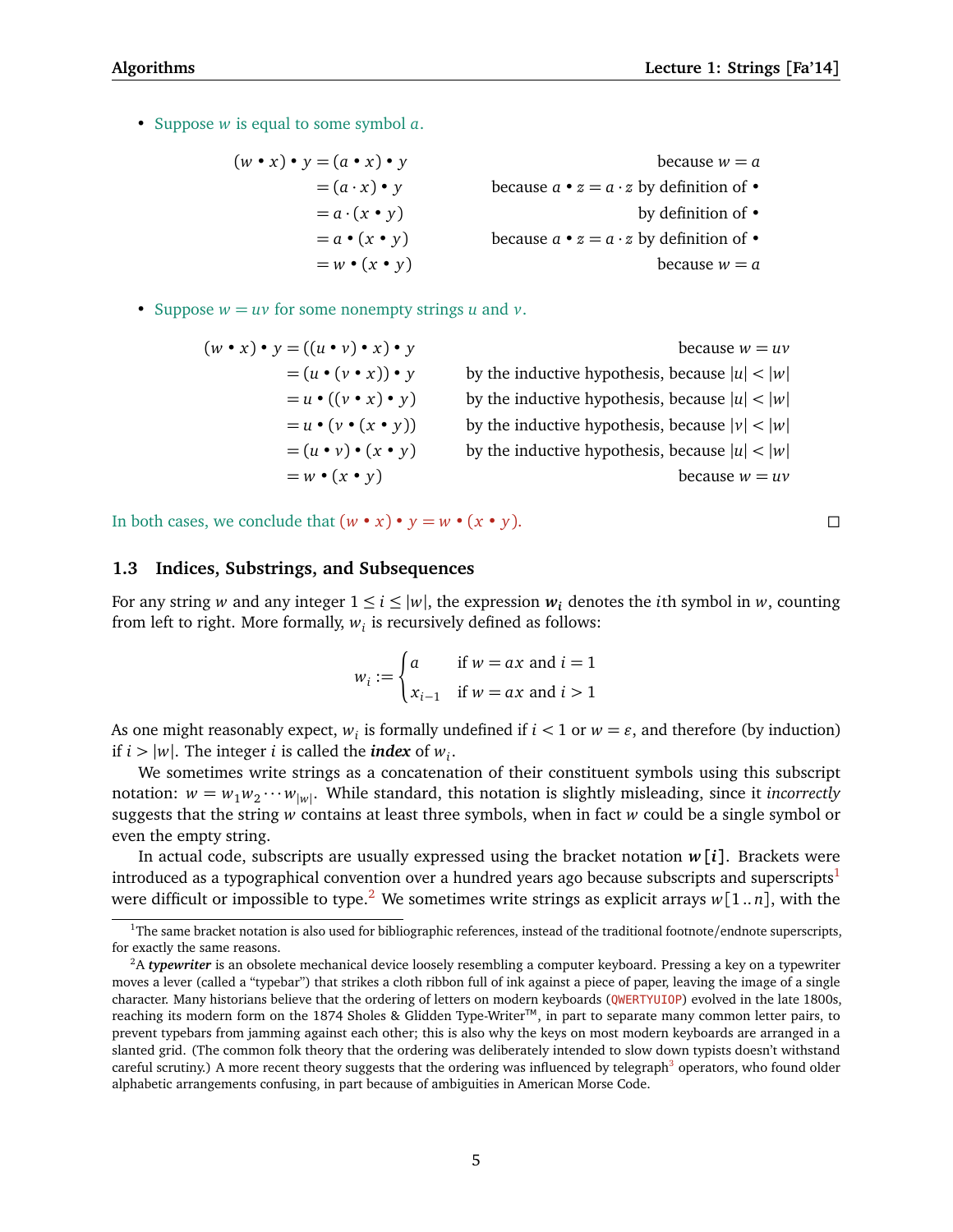understanding that  $n = |w|$ . Again, this notation is potentially misleading; always remember that *n* might be zero; the string/array could be empty.

A *substring* of a string *w* is another string obtained from *w* by deleting zero or more symbols from the beginning and from the end. Formally, a string *y* is a substring of *w* if and only if there are strings *x* and *z* such that  $w = xyz$ . Extending the array notation for strings, we write  $w[i, j]$  to denote the substring of *w* starting at *w<sup>i</sup>* and ending at *w<sup>j</sup>* . More formally, we define

$$
w[i..j] := \begin{cases} \varepsilon & \text{if } j < i, \\ w_i \cdot w[i+1..j] & \text{otherwise.} \end{cases}
$$

A *proper substring* of *w* is any substring other than *w* itself. For example, LAUGH is a proper substring of SLAUGHTER. Whenever *y* is a (proper) substring of *w*, we also call *w* a (proper) *superstring* of *y*.

A *prefix* of  $w[1..n]$  is any substring of the form  $w[1..i]$ . Equivalently, a string p is a *prefix* of another string *w* if and only if there is a string *x* such that  $px = w$ . A *proper prefix* of *w* is any prefix except *w* itself. For example, DIE is a proper prefix of DIET.

Similarly, a suffix of  $w[1..n]$  is any substring of the form  $w[i..n]$ . Equivalently, a string *s* is a *suffix* of a string *w* if and only if there is a string *x* such that  $xs = w$ . A *proper suffix* of *w* is any suffix except *w* itself. For example, YES is a proper suffix of EYES, and HE is both a proper prefix and a proper suffix of HEADACHE.

A *subsequence* of a string *w* is a strong obtained by deleting zero or more symbols from *anywhere* in *w*. More formally, *z* is a subsequence of *w* if and only if

- $z = \varepsilon$ , or
- $w = ax$  for some symbol *a* and some string *x* such that *z* is a subsequence of *x*.
- $w = ax$  and  $z = ay$  for some symbol *a* and some strings *x* and *y*, and *y* is a subsequence of *x*.

A *proper subsequence* of *w* is any subsequence of *w* other than *w* itself. Whenever *z* is a (proper) subsequence of *w*, we also call *w* a (proper) *supersequence* of *z*.

Substrings and subsequences are not the same objects; don't confuse them! Every substring of *w* is also a subsequence of  $w$ , but not every subsequence is a substring. For example, METAL is a subsequence, but not a substring, of MEATBALL. To emphasize the distinction, we sometimes redundantly refer to substrings of *w* as *contiguous* substrings, meaning all their symbols appear together in *w*.

<span id="page-5-0"></span><sup>&</sup>lt;sup>3</sup>A *telegraph* is an obsolete electromechanical communication device consisting of an electrical circuit with a switch at one end and an electromagnet at the other. The sending operator would press and release a key, closing and opening the circuit, originally causing the electromagnet to push a stylus onto a moving paper tape, leaving marks that could be decoded by the receiving operator. (Operators quickly discovered that they could directly decode the clicking sounds made by the electromagnet, and so the paper tape became obsolete almost immediately.) The most common scheme within the US to encode symbols, developed by Alfred Vail and Samuel Morse in 1837, used (mostly) short (·) and long (−) marks—now called "dots" and "dashes", or "dits" and "dahs"—separated by gaps of various lengths. American Morse code (as it became known) was ambiguous; for example, the letter Z and the string SE were both encoded by the sequence  $\cdots$  ("di-di-dit, dit"). This ambiguity has been blamed for the S key's position on the typewriter keyboard near E and Z.

Vail and Morse were of course not the first people to propose encoding symbols as strings of bits. That honor apparently falls to Francis Bacon, who devised a five-bit binary encoding of the alphabet (except for the letters J and U) in 1605 as the basis for a steganographic code—a method or hiding secret message in otherwise normal text.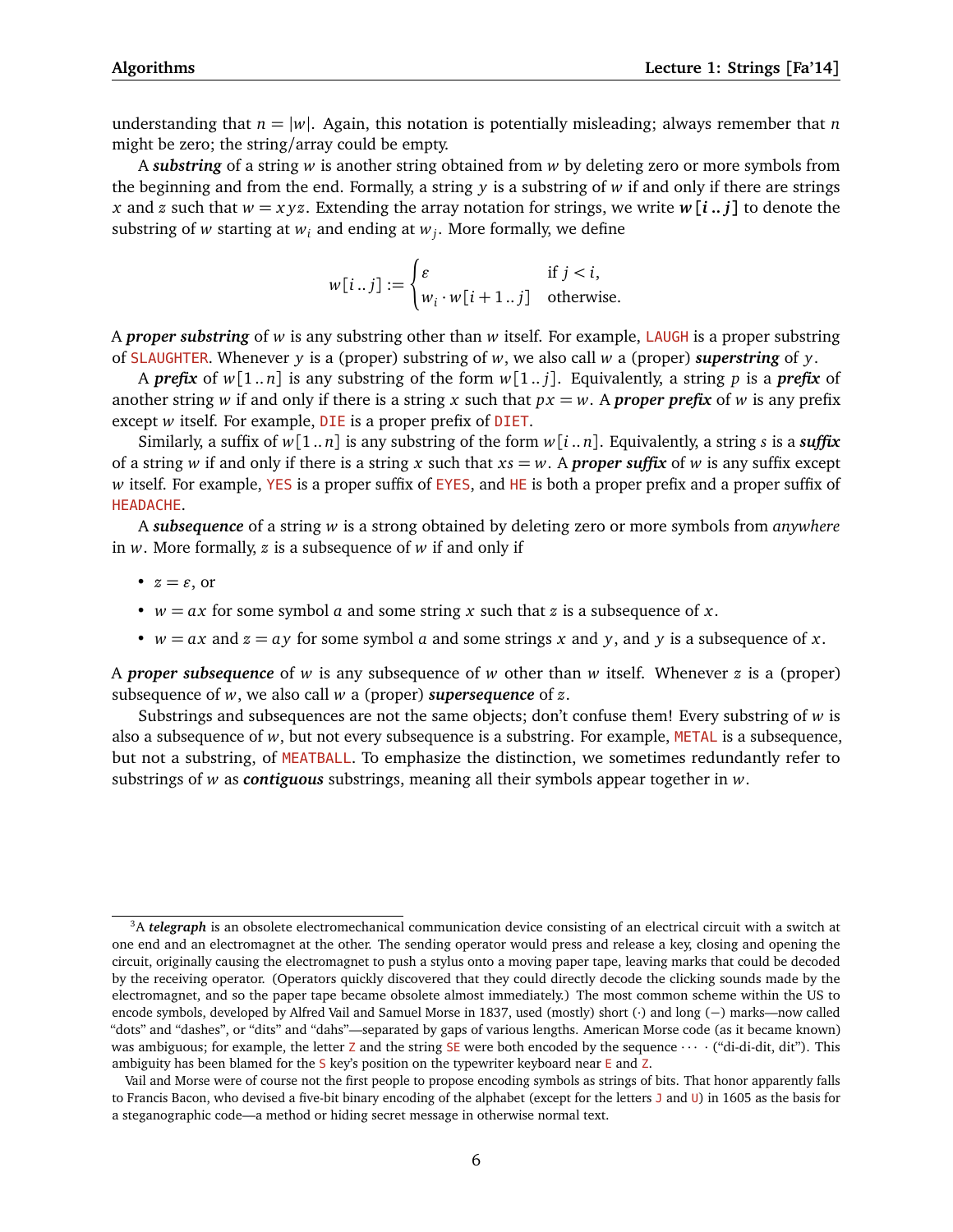### **Exercises**

Most of the following exercises ask for proofs of various claims about strings. For each claim, give a complete, self-contained, formal proof by inductive definition-chasing, using the boilerplate structure recommended in Section [1.2.](#page-1-0) You can use Lemmas [1.1,](#page-2-1) [1.2,](#page-2-0) and [1.3,](#page-3-0) but don't assume any other facts about strings that you have not proved. Do not use the words "obvious" or "clearly" or "just". Most of these claims **are** in fact obvious; the real exercise is understanding **why** they're obvious.

- 1. For any symbol *a* and any string *w*, let  $\#(a, w)$  denote the number of occurrences of *a* in *w*. For example,  $\#(A, BANANA) = 3$  and  $\#(X, FLIBBERTIGIBBET) = 0$ .
	- (a) Give a formal recursive definition of the function  $\# : \Sigma \times \Sigma^* \to \mathbb{N}$ .
	- (b) Prove that  $\#(a, xy) = \#(a, x) + \#(a, y)$  for every symbol *a* and all strings *x* and *y*. Your proof must rely on both your answer to part (a) and the formal recursive definition of string concatenation.
- 2. Recursively define a set *L* of strings over the alphabet  $\{0, 1\}$  as follows:
	- The empty string  $\varepsilon$  is in  $L$ .
	- For any two strings *x* and *y* in *L*, the string 0*x*1*y*0 is also in *L*.
	- These are the only strings in *L*.
	- (a) Prove that the string 000010101010010100 is in *L*.
	- (b) Prove by induction that every string in *L* has exactly twice as many 0s as 1s. (You may assume the identity  $\#(a, xy) = \#(a, x) + \#(a, y)$  for any symbol *a* and any strings *x* and *y*; see Exercise 1(b).)
	- (c) Give an example of a string with exactly twice as many 0s as 1s that is *not* in *L*.
- 3. For any string *w* and any non-negative integer *n*, let *w<sup>n</sup>* denote the string obtained by concatenating *n* copies of *w*; more formally, we define

$$
w^n := \begin{cases} \varepsilon & \text{if } n = 0\\ w \cdot w^{n-1} & \text{otherwise} \end{cases}
$$

For example,  $(BLAH)^5 = BLAHBLAHBLAHBLAHBLAH$  and  $\varepsilon^{374} = \varepsilon$ .

Prove that  $w^m \cdot w^n = w^{m+n}$  for every string *w* and all integers non-negative integer *n* and *m*.

- 4. Let *w* be an arbitrary string, and let  $n = |w|$ . Prove each of the following statements.
	- (a) *w* has exactly  $n + 1$  prefixes.
	- (b) *w* has exactly *n* proper suffixes.
	- (c) *w* has at most  $n(n+1)/2$  distinct substrings.
	- (d) *w* has at most  $2^n 1$  proper subsequences.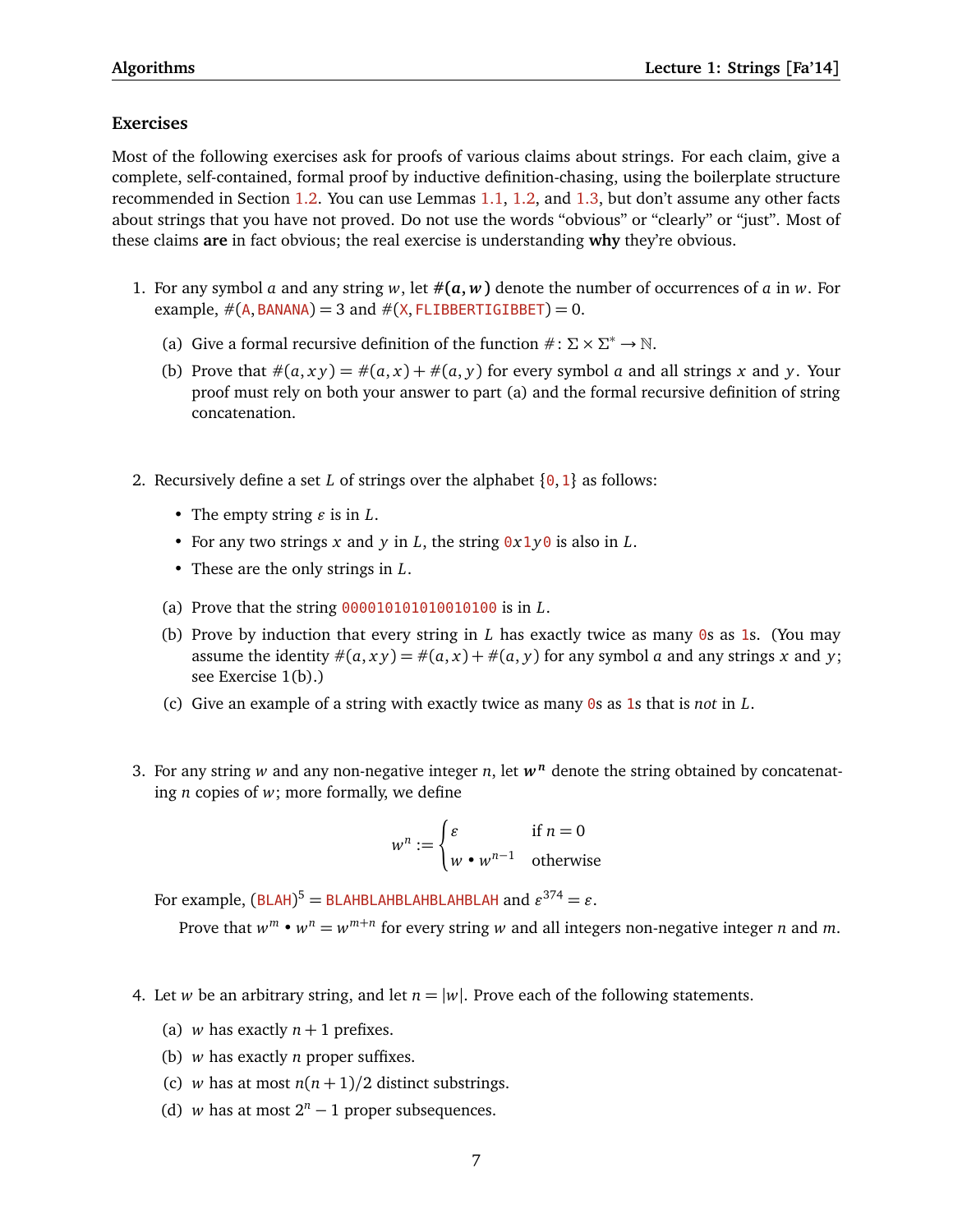5. The *reversal w<sup>R</sup>* of a string *w* is defined recursively as follows:

$$
w^R := \begin{cases} \varepsilon & \text{if } w = \varepsilon \\ x^R \bullet a & \text{if } w = a \cdot x \end{cases}
$$

- (a) Prove that  $|w^R| = |w|$  for every string *w*.
- (b) Prove that  $(wx)^R = x^R w^R$  for all strings *w* and *x*.
- (c) Prove that  $(w^R)^n = (w^n)^R$  for every string *w* and every integer *n*  $\geq$  0. (See Exercise 1.)
- (d) Prove that  $(w^R)^R = w$  for every string *w*.
- 6. Let *w* be an arbitrary string, and let  $n = |w|$ . Prove the following statements for all indices  $1 \leq i \leq j \leq k \leq n$ .
	- (a)  $|w[i..j]| = j i + 1$
	- (b)  $w[i..j] \cdot w[j+1..k] = w[i..k]$
	- (c)  $w^R[i..j] = (w[i'..j'])^R$  where  $i' = |w| + 1 j$  and  $j' = |w| + 1 i$ .
- 7. A *palindrome* is a string that is equal to its reversal.
	- (a) Give a recursive definition of a palindrome over the alphabet  $\Sigma$ .
	- (b) Prove that any string *p* meets your recursive definition of a palindrome if and only if  $p = p<sup>R</sup>$ .
- 8. A string  $w \in \Sigma^*$  is called a *shuffle* of two strings  $x, y \in \Sigma^*$  if at least one of the following recursive conditions is satisfied:
	- $w = x = y = \varepsilon$ .
	- $w = aw'$  and  $x = ax'$  and  $w'$  is a shuffle of  $x'$  and  $y$ , for some  $a \in \Sigma$  and some  $w', x' \in \Sigma^*$ .
	- $w = aw'$  and  $y = ay'$  and  $w'$  is a shuffle of *x* and *y'*, for some  $a \in \Sigma$  and some  $w', y' \in \Sigma^*$ .

For example, the string BANANANANASA is a shuffle of the strings BANANA and ANANAS.

- (a) Prove that if *w* is a shuffle of *x* and *y*, then  $|w| = |x| + |y|$ .
- (b) Prove that if *w* is a shuffle of *x* and *y*, then  $w^R$  is a shuffle of  $x^R$  and  $y^R$ .
- 9. Consider the following pair of mutually recursive functions on strings:

$$
evens(w) := \begin{cases} \varepsilon & \text{if } w = \varepsilon \\ odds(x) & \text{if } w = ax \end{cases} odds(w) := \begin{cases} \varepsilon & \text{if } w = \varepsilon \\ a \cdot evens(x) & \text{if } w = ax \end{cases}
$$

(a) Prove the following identity for all strings *w* and *x*:

$$
evens(w \bullet x) = \begin{cases} evens(w) \bullet evens(x) & \text{if } |w| \text{ is even,} \\ evens(w) \bullet odds(x) & \text{if } |w| \text{ is odd.} \end{cases}
$$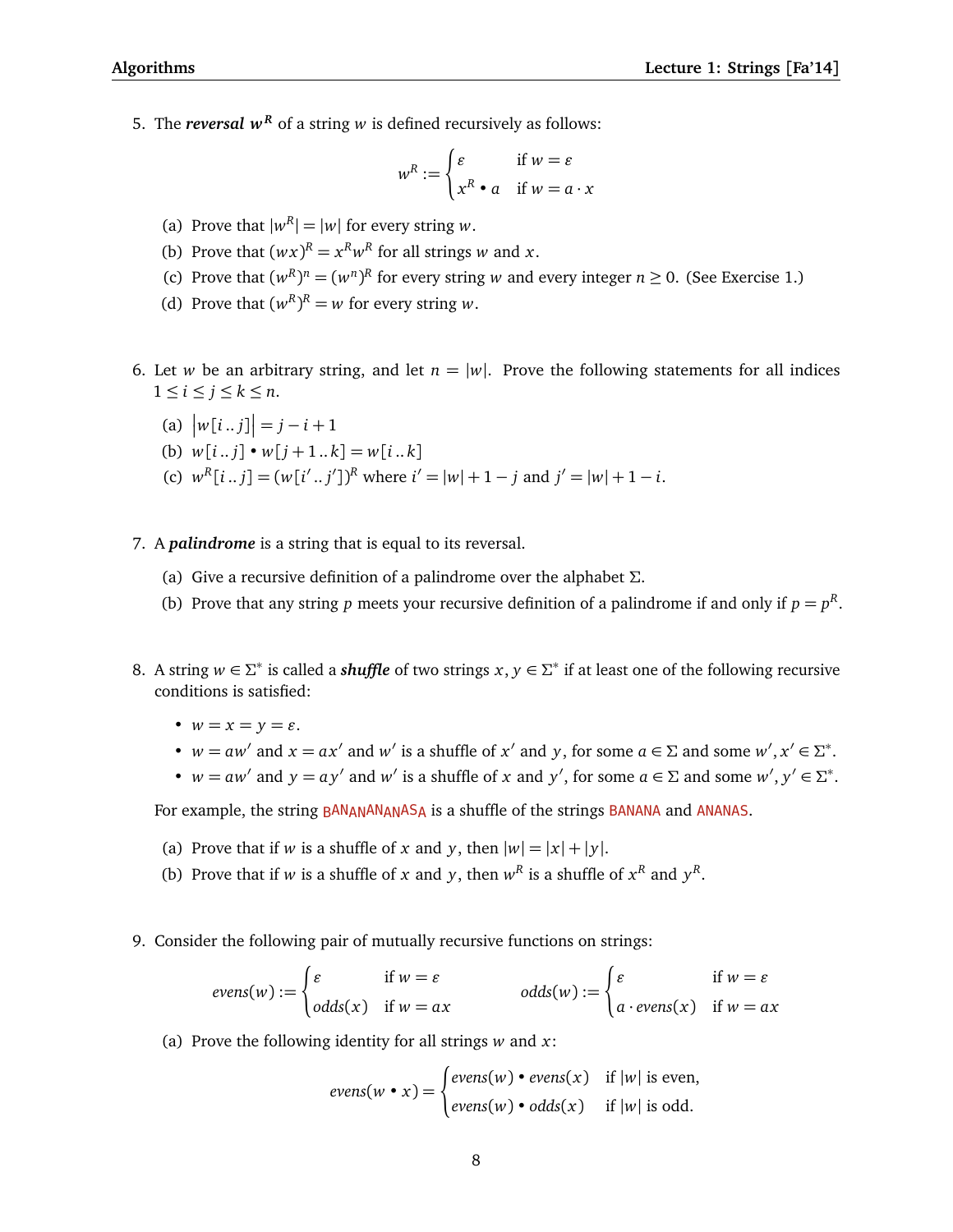- (b) State and prove a similar identity for  $odds(w \cdot x)$ .
- 10. For any positive integer  $n$ , the **Fibonacci string**  $F_n$  is defined recursively as follows:

$$
F_n = \begin{cases} 0 & \text{if } n = 1, \\ 1 & \text{if } n = 2, \\ F_{n-2} \bullet F_{n-1} & \text{otherwise.} \end{cases}
$$

For example,  $F_6 = 10101101$  and  $F_7 = 0110110101101$ .

(a) Prove that for every integer  $n \geq 2$ , the string  $F_n$  can also be obtained from  $F_{n-1}$  by replacing every occurrence of 0 with 1 and replacing every occurrence of 1 with 01. More formally, prove that  $F_n = \text{Finc}(F_{n-1})$ , where

$$
Finc(w) = \begin{cases} \varepsilon & \text{if } w = \varepsilon \\ 1 \cdot Finc(x) & \text{if } w = 0x \\ 01 \cdot Finc(x) & \text{if } w = 1x \end{cases}
$$

[Hint: First prove that  $\text{Finc}(x \cdot y) = \text{Finc}(x) \cdot \text{Finc}(y)$ .]

(b) Prove that  $00$  and 111 are not substrings of any Fibonacci string  $F_n$ .